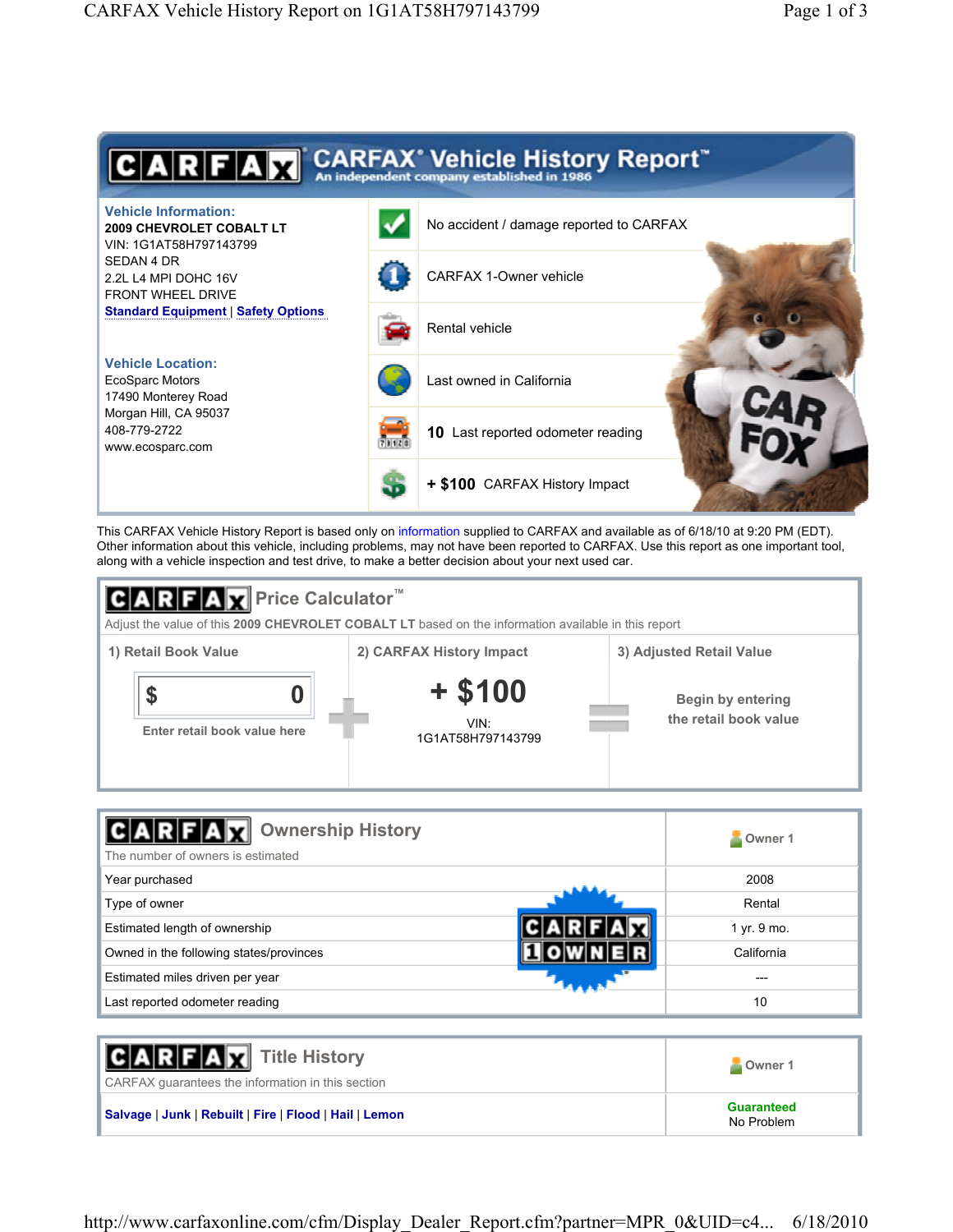| <b>Not Actual Mileage   Exceeds Mechanical Limits</b>                                                                                                                                                                                                                                   | <b>Guaranteed</b><br>No Problem |  |  |  |  |  |
|-----------------------------------------------------------------------------------------------------------------------------------------------------------------------------------------------------------------------------------------------------------------------------------------|---------------------------------|--|--|--|--|--|
| <b>GUARANTEED</b> - None of these major title problems were reported by a state Department of Motor Vehicles<br>(DMV). If you find that any of these title problems were reported by a DMV and not included in this report,<br>CARFAX will buy this vehicle back. Register   View Terms |                                 |  |  |  |  |  |
| <b>Additional History</b><br>Not all accidents / issues are reported to CARFAX                                                                                                                                                                                                          | Owner 1                         |  |  |  |  |  |
| <b>Total Loss</b>                                                                                                                                                                                                                                                                       | No Issues                       |  |  |  |  |  |
| No total loss reported to CARFAX.                                                                                                                                                                                                                                                       | Reported                        |  |  |  |  |  |
| <b>Structural / Frame Damage</b>                                                                                                                                                                                                                                                        | No Issues                       |  |  |  |  |  |
| No structural / frame damage reported to CARFAX.                                                                                                                                                                                                                                        | Reported                        |  |  |  |  |  |
| <b>Airbag Deployment</b>                                                                                                                                                                                                                                                                | No Issues                       |  |  |  |  |  |
| No airbag deployment reported to CARFAX.                                                                                                                                                                                                                                                | Reported                        |  |  |  |  |  |
| <b>Odometer Rollback</b>                                                                                                                                                                                                                                                                | No Issues                       |  |  |  |  |  |
| No indication of an odometer rollback                                                                                                                                                                                                                                                   | Indicated                       |  |  |  |  |  |
| <b>Accident / Damage</b>                                                                                                                                                                                                                                                                | No Issues                       |  |  |  |  |  |
| No accidents or damage reported to CARFAX.                                                                                                                                                                                                                                              | Reported                        |  |  |  |  |  |
| <b>Manufacturer Recall</b>                                                                                                                                                                                                                                                              | No Recalls                      |  |  |  |  |  |
| Check with an authorized General Motors dealer for any open recalls.                                                                                                                                                                                                                    | Reported                        |  |  |  |  |  |

|                                                                                                                                                                | <b>Detailed History</b> |          |                                                                 |                                                                                                                                                                                                                                                                                                                                                             | Glossary |
|----------------------------------------------------------------------------------------------------------------------------------------------------------------|-------------------------|----------|-----------------------------------------------------------------|-------------------------------------------------------------------------------------------------------------------------------------------------------------------------------------------------------------------------------------------------------------------------------------------------------------------------------------------------------------|----------|
| <b>Owner 1</b>                                                                                                                                                 | Date:                   | Mileage: | Source:                                                         | <b>Comments:</b>                                                                                                                                                                                                                                                                                                                                            |          |
| Purchased:<br>2008<br>Rental<br>Type:<br>California<br>Where:<br>Est. miles/year:<br>$---$<br>Est. length<br>$8/26/08 -$<br>owned:<br>present<br>(1 yr. 9 mo.) | 08/26/2008              | 10       | California<br>Motor Vehicle Dept.<br>South San<br>Francisco, CA | Title issued or updated<br>First owner reported<br>Registered as<br>rental vehicle<br>Loan or lien reported<br>Avoid financial<br>headaches. Make sure<br>the loan has been paid<br>off if you're buying from<br>a private seller.<br>I'm here to help! Print and bring my SmartBuyer Checklist<br>when you go to test drive this 2009 Chevrolet Cobalt LT. |          |

Have Questions? Consumers, please visit our Help Center at www.carfax.com. Dealers or Subscribers, please visit our Help Center at www.carfaxonline.com.

**GARFAX** Glossary

View Full Glossary

**CARFAX History Impact**